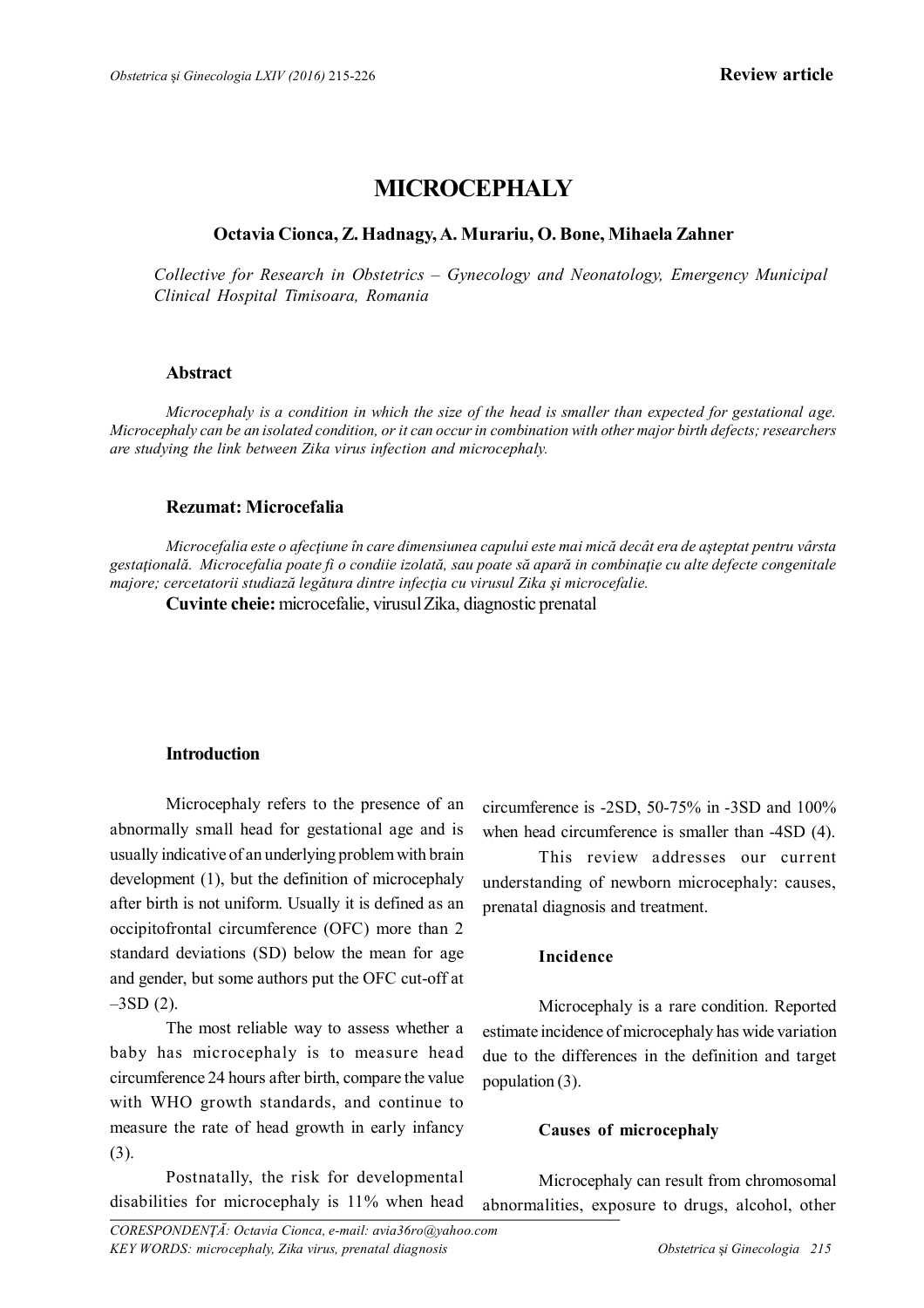enviromental toxins, premature fusion of the bones of the skull (craniosynostosis), certain metabolic disorders and congenital infections (5).

## **Genetic causes**

Genetic causes of neonatal microcephaly include brain malformations such as holoprosencephaly, primary microcephaly; lissencephally, or schizencephaly, neurometabolic diseases such as Smith-Lemli-Opitz disease, and chromosomal abnormalities such as trisomy 13 or 18 (6).

Five subsets of microcephaly emerged from one study: (1) isolated microcephaly (16.7%); (2) microcephaly due to holoprosencephaly (16.7%); (3) microcephaly associated with chromosomal disorders (23.3%); (4) microcephaly as part of a genetic syndrome (20.0%); and (5) microcephaly as part of multiple anomalies (23.3%) (7).

#### **Acquired microcephaly**

## **Microcephaly related to Zika virus infection**

The World Health Organization (WHO), in a document published in November 2015, warns that urbanization and globalization are potential risks for outbreaks of infection with Zika virus anywhere in the world where the vector is present or may be established in the future (8).

The explanation for what caused this virus, previously confined to a zoonotic niche in Africa, to become a major pandemic threat is as yet unknown but three factors are thought to play a significant role. The increase in Aedes aegypti infestations is an important factor and the spread of Aedes albopictus may play a role. The pandemic strain of Zika differs significantly from the African strain. Codon usage by the pandemic strain is optimized for replication in human cells. Another major factor is immune enhancement by pre-existing heterologous antiflavivirus antibodies (9)

The ZIKV natural transmission cycle involves mosquitoes, especially Aedes spp, but perinatal transmission and potential risk for transfusiontransmitted ZIKV infections has also been demonstrated (10).

At present, Zika virus testing for the assessment of risk for sexual transmission is of uncertain value, because current understanding of the duration and pattern of shedding of Zika virus in the male and female genitourinary tract is limited. Therefore, testing of specimens to assess risk for sexual transmission is currently not recommended (11).

The complication we are most concerned about now, however, is mother-to-child transmission. (12). The risk of microcephaly or congenital abnormalities in newborns associated with ZIKV is greater when the infection occurs in the first trimester of pregnancy.

Discussion of the advantages and risks of an amniocentesis for ZIKV RT-PCR

Pregnant women with a history of travel to an area with Zika virus transmission and who report two or more symptoms of Zika virus disease (acute onset of fever, maculopapular rash, arthralgia, or conjunctivitis) during or within 2 weeks of travel, or who have ultrasound findings of fetal microcephaly or intracranial calcifications, should be tested for Zika virus infection (13).

The mother should be made aware that the sensitivity and specificity of this test for detecting congenital infection are unknown and that the likelihood of the fetus being affected is also unknown. However, in the case of a fetal brain abnormality on ultrasound and a positive ZIKV RT-PCR result, the likelihood of the two being associated is high (14).

As of March 2016, definitive diagnosis of Zika virus is made by RT-PCR testing of blood and saliva, which can only be accomplished with assistance from public health authorities and is not yet available at individual hospitals. Results are generally not accessible in a timely fashion (15).

In fact, there is an urgent necessity to develop rapid tests (immunochromatographic), serological (IgM- and IgG-ELISA) and molecular tests for the early diagnosis of ZIKV infection, especially for the most vulnerable groups, i.e., pregnant women and individuals with autoimmune conditions and chronic diseases (16).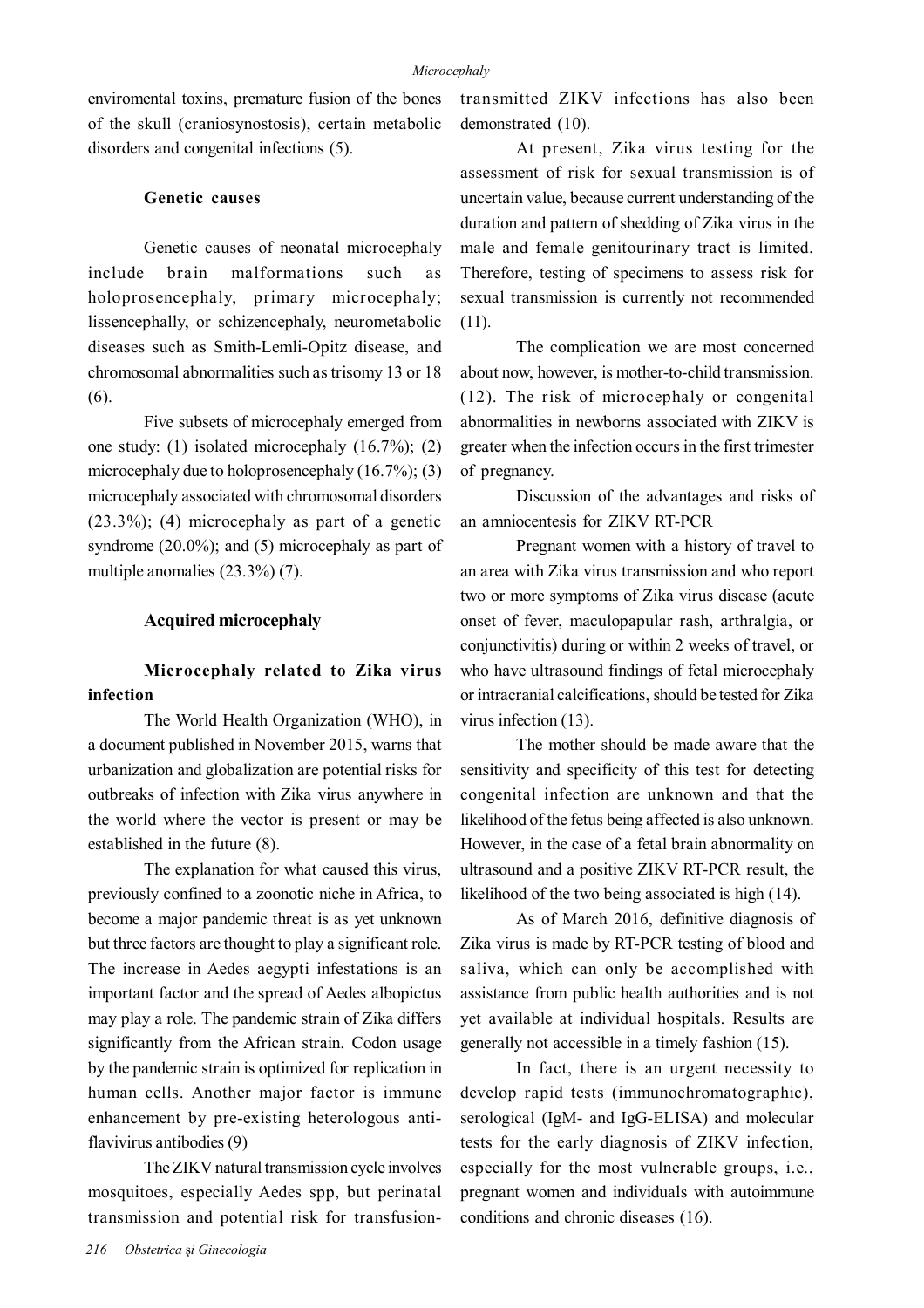With proven or suspected microcephaly, testing for other etiological factors is important, including rubella, cytomegalovirus (CMV), toxoplasmosis, herpes simplex virus, varicella zoster virus, HIV, and chikungunya virus, as well as excluding other noninfectious causes (17).

Treatment options

Unfortunately, there is currently no vaccine to prevent or treatment to cure Zika infection (1).

#### **HIV infection**

HIV is a neurotrophic virus and causes devastating neurological insults to the immature brain. Acquired microcephaly due to impaired brain growth is a feature often encountered in children with progressive types of HIV-related encephalopathy (18).

The majority of children with HIV-associated neurological disease are infected by maternal–fetal transmission. Through this route, there is an increased risk of irreversible brain damage, including cerebral atrophy, intracerebral calcifications, and microcephaly, as well as various degrees of developmental delay and cognitive impairment (19).

A recent study has been reported that: HIVinfected children had lower head circumferences and more microcephaly than HIV-uninfected children. Timing of HIV acquisition; influenced HCZ (head circumference-for-age Z-scores). Correlations between head growth and neurodevelopment in the context of maternal/infant HIV infection, and further studies from the current ART era, will help determine the predictive value of routine head circumference measurement (20).

#### **Diagnosis**

Microcephaly proved to be part of a complex problem, emphasizing the need of a meticulous search for structural anomalies and fetal karyotyping when biometric data are not according to gestational age (7).

The in utero measurement of the head circumference is more precisely a measurement of the skull and as such is equivalent to the clinical measurement of the head circumference after birth

(21). Although HC measures skull size, it typically also reflects overall brain volume and has been described as a "widely used proxy of neural growth and brain size" (22).

Unlike ventriculomegaly, for which there is consensus on its prenatal definition, there is no absolute threshold for the definition of prenatal microcephaly; the smaller the head dimension, the greater the probability of microcephaly with underlying pathology. A major increase in pericerebral space associated with a decrease in cephalic biometry indicates and reinforces the severity of the microcephaly. A moderate, isolated and nonprogressive decrease in cephalic biometry is, in most cases, associated with favorable outcome when the appropriate biological work-up (including cytogenetic and infectious testing) is also negative (23).

Leibovitz et al. have proposed to improve prenatal diagnosis of microcephaly using three reference ranges for fetal head circumference. The study showed no significant improvement in predicting microcephaly at birth by application of new HC references in comparison with an established reference (2).

It should be noted that preimplantation genetic diagnosis is also potentially available whenever the chromosomal or gene defect is known. However, if no gene defect is discovered, these studies cannot be done, and the only option for prenatal diagnosis would be serial ultrasound studies, which may be helpful for syndromic forms but not for isolated microcephaly, because slow head growth may not be obvious until relatively late in pregnancy (24).

Physicians today have two alternatives: either use the 3SD cutoff as recommended by Chervenak et al. and endorsed by the Society for Maternal-Fetal Medicine (SMFM) or develop a new dataset for one's population with statistical validation (25).

#### **Treatment and care**

There is no specific treatment for microcephaly (3). Since each child develops complications that differ in type and severity, which may include respiratory, neurological and motor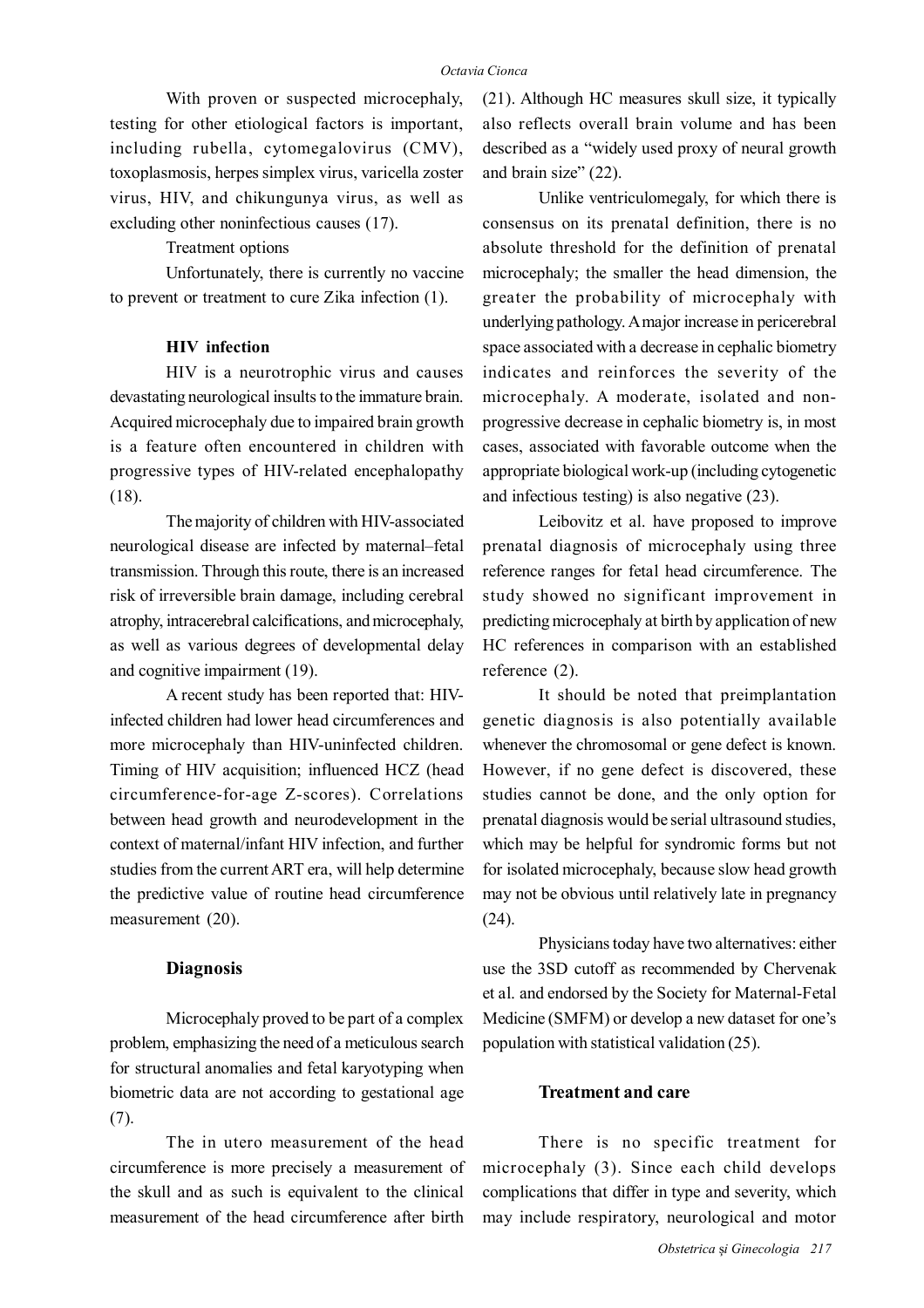problems, the follow-up by different specialists will depend on which functions have been compromised (26).

## **Discussion**

Microcephaly can be divided into primary (or true) or secondary microcephaly. In primary microcephaly the brain never forms normally whereas in secondary microcephaly normal continued brain development is arrested by some defined insult / event. The terms congenital and acquired can also be used which only partially overlap with primary and secondary  $(27)$ .

Prenatal diagnosis of microcephaly is based on a comparison of the biometric parameters obtained during monitoring of dynamic fetal ultrasound and becomes easier as the gestation advances. Therefore, at least one ultrasound should be done after 28 weeks' gestation. In addition the diagnosis should be reserved for cases where there is a significant discrepancy between the head size and the rest of the body (27). Measurement of the biparietal diameter is not helpful in the diagnosis of microcephaly, but can help in revealing skull shape abnormalities (21)

Medical and genetic counseling of families with children with microcephaly is needed to assess the potential risk in subsequent pregnancies.

## **CONCLUSION**

Microcephaly is a progressive condition and prenatal diagnosis is impossible in most cases. The available experience suggests that even expert ultrasound in pregnancies at risk will fail to diagnose fetal microcephaly in many cases (28*).* SMFM recommend that isolated fetal microcephaly should be defined as fetal HC e"3SD below the mean for gestational age. The diagnosis of pathologic microcephaly is considered certain when the fetal HC is e"5SD. A detailed neurosonographic examination should be performed and follow-up ultrasound done in 3-4 weeks (29).

On 18 November the World Health Organization declared that Zika virus was no longer a public health emergency of international concern but was still a "significant and enduring health challenge" (30).

#### **References**

1. Fiorentino DG & Montero FJ. The Zika Virus and Pregnancy. Curr Obstet Gynecol Rep. 2016, 5: 234. doi:10.1007/s13669-016-0171-1.

2. Leibovitz Z, Daniel-Spiegel E, Malinger G, et al. Prediction of microcephaly at birth using three reference ranges for fetal head circumference: can we improve prenatal diagnosis? Ultrasound Obstet Gynecol. 2016; 47(5):586- 92. doi: 10.1002/uog.15801.

3. WHO | Microcephaly 2016.

4. Stoler-Poria S, Schweiger A, Lerman-Sagie T, Malinger G, Lev D. Microcephaly diagnosed during pregnancy. Harefuah. 2010; 149(1):37-40, 62.

5. Liuzzi G, Puro V, Vairo F, et al. Zika virus and microcephaly: is the correlation causal or coincidental? New Microbiol. 2016; 39(2).

6. Poretti A, Huisman T.A. Microcephaly. Neonatal Head and Spine Ultrasonography. 2016; 9:105-118.

7. den Hollander NS, Wessels MW, Los FJ, Ursem NT, Niermeijer MF, Wladimiroff JW. Congenital microcephaly detected by prenatal ultrasound: genetic aspects and clinical significance. Ultrasound Obstet Gynecol. 2000; 15(4):282-7.

8. Lopes MH, Miyaji KT, Infante V. Zika virus.. Rev Assoc Med Bras. 2016; 62(1):4-9. doi: 10.1590/1806-9282.62.01.4. 9. Russell PK. The Zika Pandemic - A Perfect Storm? PLoS Negl Trop Dis. 2016; 18; 10(3):e0004589. doi: 10.1371/ journal.pntd.0004589.

10. Musso D, Gubler DJ. Zika Virus. Clin Microbiol Rev. 2016; 29(3):487-524. doi: 10.1128/CMR.00072-15.

11. Brooks JT, Friedman A, Kachur RE, LaFlam M, Peters PJ, Jamieson DJ. Update: Interim Guidance for Prevention of Sexual Transmission of Zika Virus - United States, July 2016. MMWR Morb Mortal Wkly Rep. 2016 Jul 25;65(29):745-7. doi: 10.15585/mmwr.mm6529e2.

12. Huang LM. How can we deal with Zika virus infection? J Formos Med Assoc. 2016; 115(4):221-2. doi: 10.1016/ j.jfma.2016.03.001.

13. Millichap JG. Zika Virus Infection and Microcephaly. Pediatr Neurol Briefs. 2016; 30(1):8. doi: 10.15844/ pedneurbriefs-30-1-7.

14. Papageorghiou AT, Thilaganathan B, Bilardo CM, et al. ISUOG Interim Guidance on ultrasound for Zika virus infection in pregnancy: information for healthcare professionals. Ultrasound Obstet Gynecol. 2016; 47(4):530- 2. doi: 10.1002/uog.15896.

15. Shastry S, Koenig KL, Hirshon JM. Zika Virus: Critical Information for Emergency Providers. Emerg Med Clin North Am. 2016;34(3):e25-37. doi: 10.1016/ j.emc.2016.04.001.

16. de Oliveira CS, da Costa Vasconcelos PF. Microcephaly and Zika virus. J Pediatr(Rio J). 2016; 92(2):103-5. doi: 10.1016/j.jped.2016.02.003.

17. Boeuf P, Drummer HE, Richards JS, Scoullar MJ, Beeson JG. The global threat of Zika virus to pregnancy: epidemiology, clinical perspectives, mechanisms, and impact. BMC Med. 2016; 14(1):112. doi: 10.1186/s12916- 016-0660-0.

18. George R., Andronikou S., du Plessis J. et al. Central nervous system manifestations of HIV infection in